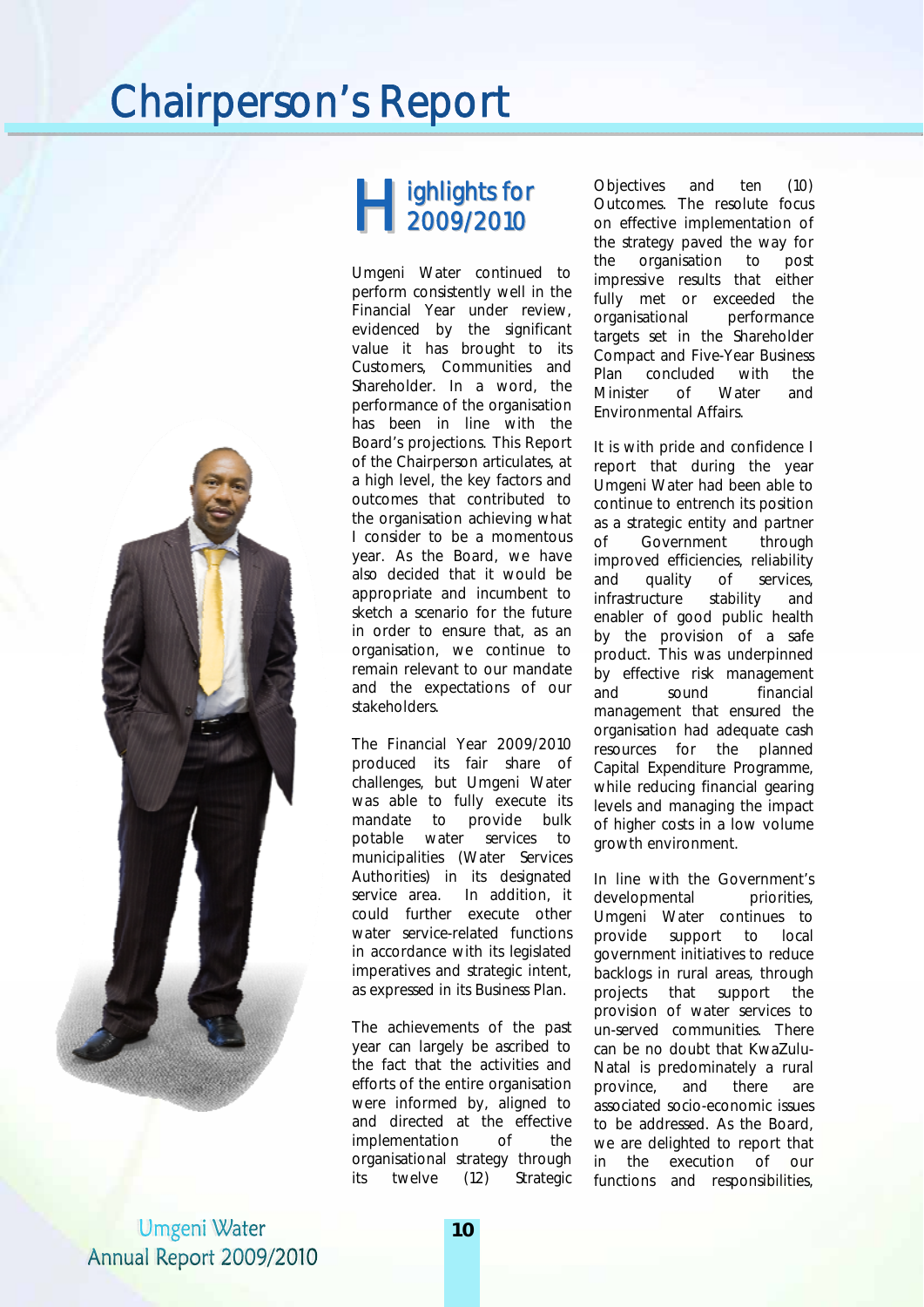we have been able to make a significant contribution to an improvement in the quality of life, thereby also giving meaning to the strategic development objectives of the KwaZulu-Natal Provincial Government.

It is important to note that in addition to projects already implemented by Umgeni Water, there are four (4) major Umgeni Water transformational projects presently in various stages of implementation. Collectively, they will make a significant difference to the lives of hundreds of thousands of people in the Maphumulo, Mzumbe, Richmond, Mshwati and iLembe areas through the provision of a sustainable supply of safe drinking water, in some instances, for the first time. These projects, on their own, represent a remarkable means of supporting our customers and enable Government to achieve the objectives set to enhance the quality of life of poor communities. The seriousness with which Umgeni Water continues to take its pledge to make water services accessible to the un-served is reflected in the fact that thirty-five (35%) of its Capital Expenditure Programme budget has been earmarked for rural projects. We are confident that the benefits from these projects will be far-reaching, impacting across the socio-economic sphere through better access to water, improved public health and an improvement in the lives of vulnerable communities.

During the course of the year Umgeni Water specifically focused on initiatives directed at improving and building sound long-term relationships based

on appropriate interactions with key stakeholders, including the Executive Authority, the Portfolio Committee for Water and Environmental Affairs, the Department of Water Affairs, Premier of the Provincial Government of KwaZulu-Natal and Executive Mayors and Managers of Municipalities, among others. The success of the relationship developed with the Provincial Government of KwaZulu-Natal resulted in Umgeni Water being invited to participate in the Provincial Cabinet Lekgotla, where a decision was taken to develop a strategy for the sustainable delivery of bulk potable water to the entire Province of KwaZulu-Natal. Umgeni Water will contribute to the development of this strategy.

Umgeni Water is also a partner of the KwaZulu-Natal Provincial Government in a twinning arrangement with the Benguela Province of Angola, in line with the organisation's objective to contribute to regional integration within the Southern African Development Community.

# uture Focus F

It is recognised that a significant amount of work remains to be done at local, regional and national levels in order to ensure equity is achieved in the provision of water services. Umgeni Water, as a strategic role player in the socioeconomic development of the region, is fully committed to continue giving effect to its Mission and Strategic Intent by positioning itself as a sustainable partner of municipalities and Government. We will continue

to add value through a number of initiatives that are encapsulated in Umgeni Water's Business Plan and are specifically intended to align with and support the Government's broad policies and objectives, among them:

- Water for Growth and Development,
- **Poverty eradication, and**
- Reducing unemployment.

It is also recognised that this can only be achieved by ensuring that Umgeni Water strengthens its ability to deliver on and extend its mandate of delivering bulk water services in an efficient, viable and sustainable manner, while focusing on:

- Building and working in partnership with key stakeholders,
- Greater collaboration and alignment with all spheres of Government, particularly in respect of key capital projects,
- Strengthening capacity to support local government,
- Upholding the highest standards of corporate governance, and
- Building the capacity and skills of the staff of the organisation.

In recognition of the fact that water is a scarce, finite and a strategic resource that is increasingly impacted on by climate change and users' demands, increased emphasis will be placed on securing costeffective access to additional water resources for the future. The efficient and wise use of water resources, focusing on water demand management initiatives throughout the water value chain, will be promoted.

Umgeni Water Annual Report 2009/2010